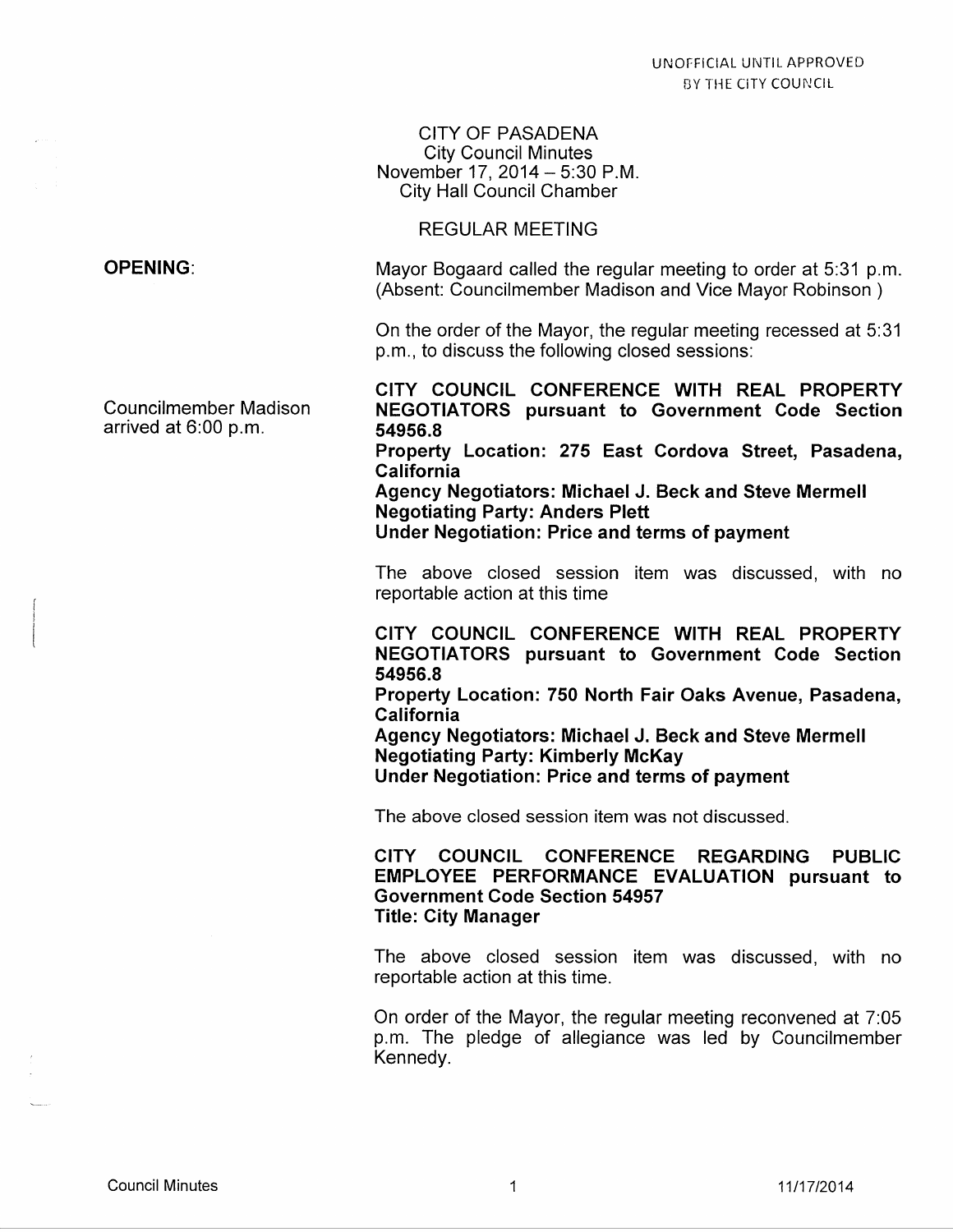| <b>ROLL CALL:</b>                                                                                                 |                                                                                                                                                                                                                                                                                                                                        |
|-------------------------------------------------------------------------------------------------------------------|----------------------------------------------------------------------------------------------------------------------------------------------------------------------------------------------------------------------------------------------------------------------------------------------------------------------------------------|
| Councilmembers:                                                                                                   | Mayor Bill Bogaard<br>Vice Mayor Jacque Robinson (Absent)<br><b>Councilmember Victor Gordo</b><br>Councilmember John J. Kennedy<br><b>Councilmember Margaret McAustin</b><br>Councilmember Steve Madison (Arrived at 7:12 p.m.)<br>Councilmember Gene Masuda<br><b>Councilmember Terry Tornek</b>                                      |
| Staff:                                                                                                            | City Manager Michael J. Beck<br>City Attorney Michele Beal Bagneris<br><b>City Clerk Mark Jomsky</b>                                                                                                                                                                                                                                   |
| <b>PUBLIC</b><br><b>COMMENT</b><br>ON<br><b>MATTERS</b><br><b>NOT</b><br><b>ON</b><br><b>THE</b><br><b>AGENDA</b> | Genevieve Clavreul, Pasadena resident, expressed concerns<br>regarding the California Nurses Association and its alleged<br>misrepresentation of the nurses at Huntington Memorial<br>Hospital, and submitted written material.                                                                                                        |
| <b>Councilmember Madison</b><br>arrived at 7:12 p.m.                                                              | Michael Warner, Pasadena Sister Cities Committee, thanked<br>Councilmember Kennedy for joining the Committee on its recent<br>trip to China, and reminded the City Council about the upcoming<br>photo exhibition to be held on December 1-7, 2014, with a<br>reception on December 4, 2014 at 4:00 p.m., at the Central<br>Library.   |
|                                                                                                                   | Art Hernandez, Pasadena resident, express concerns and<br>questioned<br>building<br>compliance/building<br>code<br>inspection<br>practices of the City.                                                                                                                                                                                |
|                                                                                                                   | Nina Chomsky, Friends of Hahamongna/Sediment Working<br>Group, reiterated her concerns regarding the Devil's Gate Dam<br>Sediment Removal project, and urged the City Council to be<br>active and explore ways to reduce the scope of the project.                                                                                     |
|                                                                                                                   | Mary Dee Romney, San Rafael Neighborhoods Association<br>(SRNA), expressed concerns regarding the establishment of<br>approximately 350,000 acres of land in the San Gabriel<br>Mountains as a national monument and its potential impact on<br>water rights and other local control issues, and submitted<br>written material.        |
|                                                                                                                   | Antonio Jones, SEIU/United Long Term Care Workers<br>(ULTCW), spoke on behalf of the home care providers<br>employed by the County of Los Angeles, asked that the City<br>Council recognize these workers for their hard work and<br>dedication, and to consider adopting a resolution in support of<br>the local home care providers. |
|                                                                                                                   |                                                                                                                                                                                                                                                                                                                                        |

 $\sim 10^7$ 

 $\zeta_{\rm{max}}$ 

ц.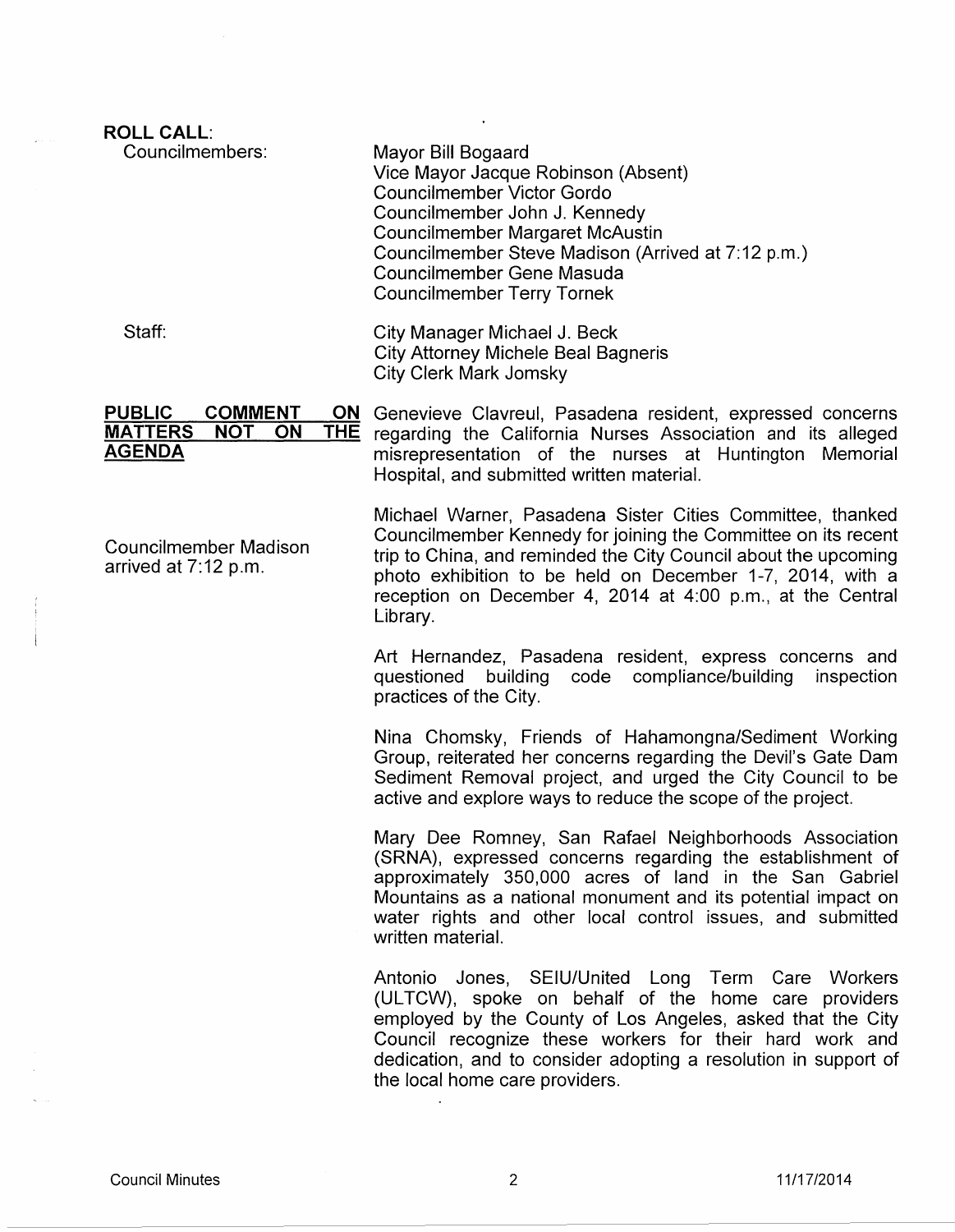Tim Brick, Arroyo Seco Foundation, expressed disappointment with the recent decision of the Los Angeles County Board of Supervisors regarding the Devil's Gate Dam Sediment Removal project. He asked that the City Council request from staff an outline of the City's legal rights, and urged the City to take aggressive action to reduce the scope of the project.

#### CONSENT CALENDAR

AUTHORIZATION TO ENTER INTO AN AGREEMENT WITH LOS ANGELES COUNTY TO RECEIVE A PROPOSITION A CITIES EXCESS FUNDS GRANT IN THE AMOUNT OF \$500,000, AMEND THE FISCAL YEAR 2015 CAPITAL IMPROVEMENT PROGRAM BUDGET TO INCREASE THE TOTAL ESTIMATED COST OF THE SOCCER FIELD- MUIR HIGH SCHOOL PROJECT, PURCHASE FIELD LIGHTING EQUIPMENT FROM MUSCO SPORTS LIGHTING, PURCHASE A PREFABRICATED RESTROOM BUILDING INCLUDING INSTALLATION FROM CXT INCORPORATED, AND ENTER INTO A CONTRACT WITH MALLCRAFT, INC. FOR THE RENOVATION OF MUIR HIGH SCHOOL ATHLETIC FIELD

#### Recommendation:

(1) Find that the project is exempt from the California Environmental Quality Act (CEQA) pursuant to State CEQA Guidelines Section 15303- New Construction;

(2) Authorize the City Manager to enter into an agreement with Los Angeles County to receive a Proposition A Cities Excess Funds grant in the amount of \$500,000;

(3) Recognize and appropriate \$500,000 in Proposition A grant funds to the Soccer Field - Muir High School Project (budget account 78055);

(4) Amend the Fiscal Year 2015 Capital Improvement Program Budget to increase the total estimated cost of the Soccer Field - Muir High School Project (budget account 78055) by \$500,000 to \$2,000,000, change the name to Muir High School South Sports Field Improvements and modify the description to include softball field renovations;

(5) Find that the purchase order contract with Musco Sports Lighting is exempt from competitive bidding pursuant to City Charter Section 1002(H), contracts with other governmental entities or their contractors for labor, material, supplies or services;

(6) Authorize the City Manager to enter into a purchase order contract with Musco Sports Lighting for the purchase of field lighting equipment for Muir High School for an amount not to exceed \$191 ,000;

(7) Find that the purchase order contract with CXT, Incorporated is exempt from competitive bidding pursuant to City Charter Section 1002(H), contracts with other governmental entities or their contractors for labor, material, supplies or services;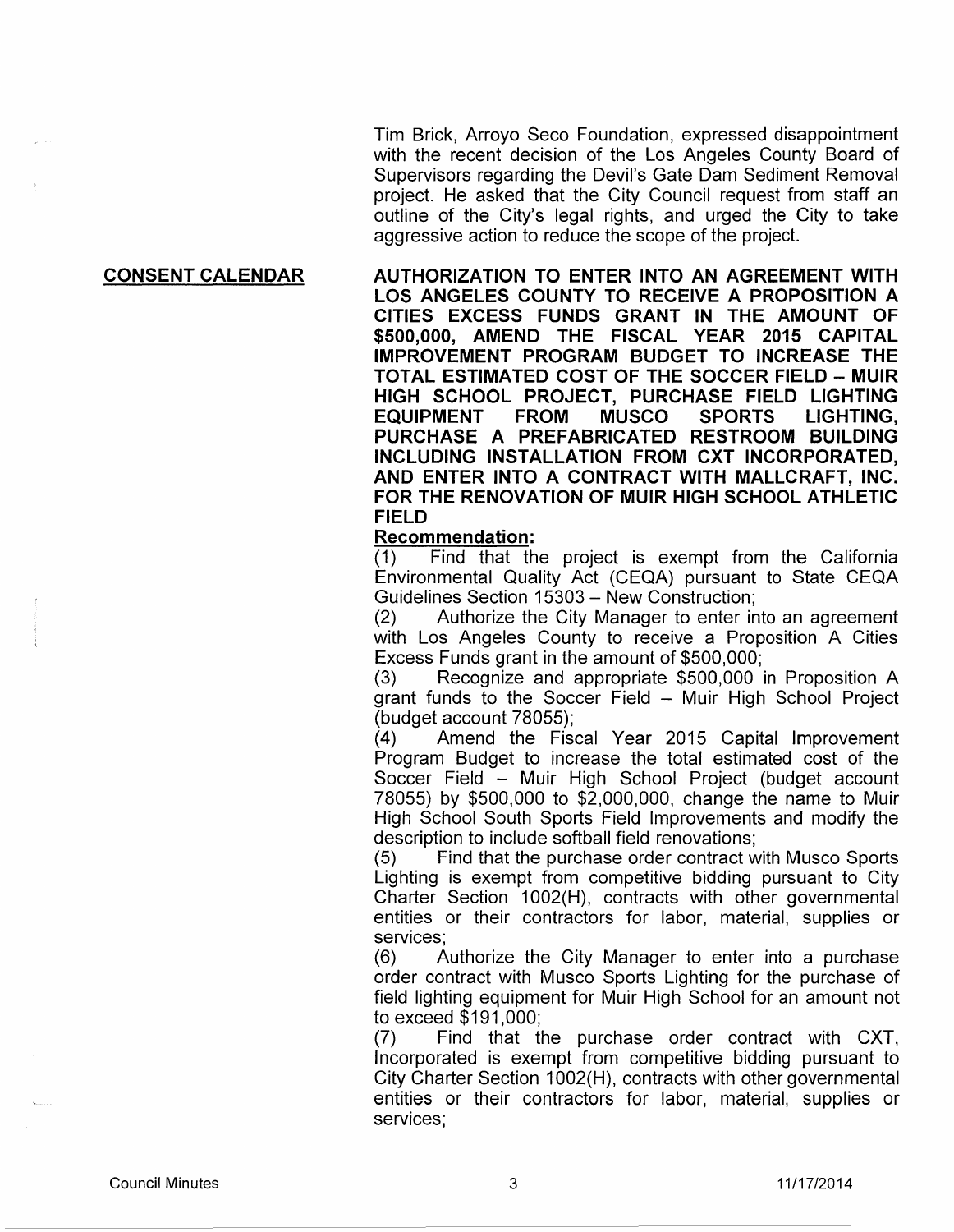(8) Authorize the City Manager to enter into a purchase order contract with CXT, Incorporated for the purchase and installation of a prefabricated restroom building for Muir High School for an amount not to exceed \$240,000; and

(9) Accept the bid, dated October 15, 2014, submitted by Mallcraft, Inc. in response to the Project Specifications for Muir High School Athletic Field Renovation for installation and construction of project, reject all other bids received, and authorize the City Manager to enter into a contract not to exceed \$1,064,000. (Contract Nos. 22,065 and 22,101; Journal Voucher No. 2015-12)

# **AMENDMENT TO CONTRACT NO. 19,944 WITH DOKKEN ENGINEERING TO INCREASE TOTAL NOT-TO-EXCEED AMOUNT BY \$137,500 FROM \$501,522 TO \$639,022 FOR CONSTRUCTION SUPPORT INCLUDING ENVIRONMENTAL AND HISTORIC MONITORING FOR LA LOMA BRIDGE REHABILITATION PROJECT**

#### **Recommendation:**

(1) Acknowledge the Final Environmental Impact Report for the project, which was certified on September 25, 2006, and the Notice of Determination which was filed with the Los Angeles County Recorder's Office on September 28, 2006; and (2) Authorize the City Manager to enter into a contract amendment with Dokken Engineering to increase total not-toexceed amount by \$137,500 from \$501,522 to \$639,022 for construction support including environmental and historic monitoring for La Loma Bridge Rehabilitation Project. Competitive bidding is not required pursuant to City Charter Section 1002(F) Contracts for Professional or Unique Services. (Contract Amendment No. 19,944-2)

#### **AUTHORIZATION TO ENTER INTO A PURCHASE ORDER CONTRACT WITH FRONTIER FORD FOR THE PURCHASE OF THREE FORD F250 SUPER CAB PICK-UP TRUCKS FOR THE WATER AND POWER DEPARTMENT Recommendation:**

(1) Find the proposed action is exempt from the California Environmental Quality Act ("CEQA") in accordance with Section 15061 (b)(3), the General Rule that CEQA only applies to projects that may have an effect on the environment; and

(2) Accept the bid received on August 21, 2014 September 3, 2014, submitted by Frontier Ford in response to Specifications LD-14-11, and authorize a Purchase Order Contract with Frontier Ford in an amount not to exceed \$76,871.25 for the purchase of three Ford F250 Super Cab pick-up trucks.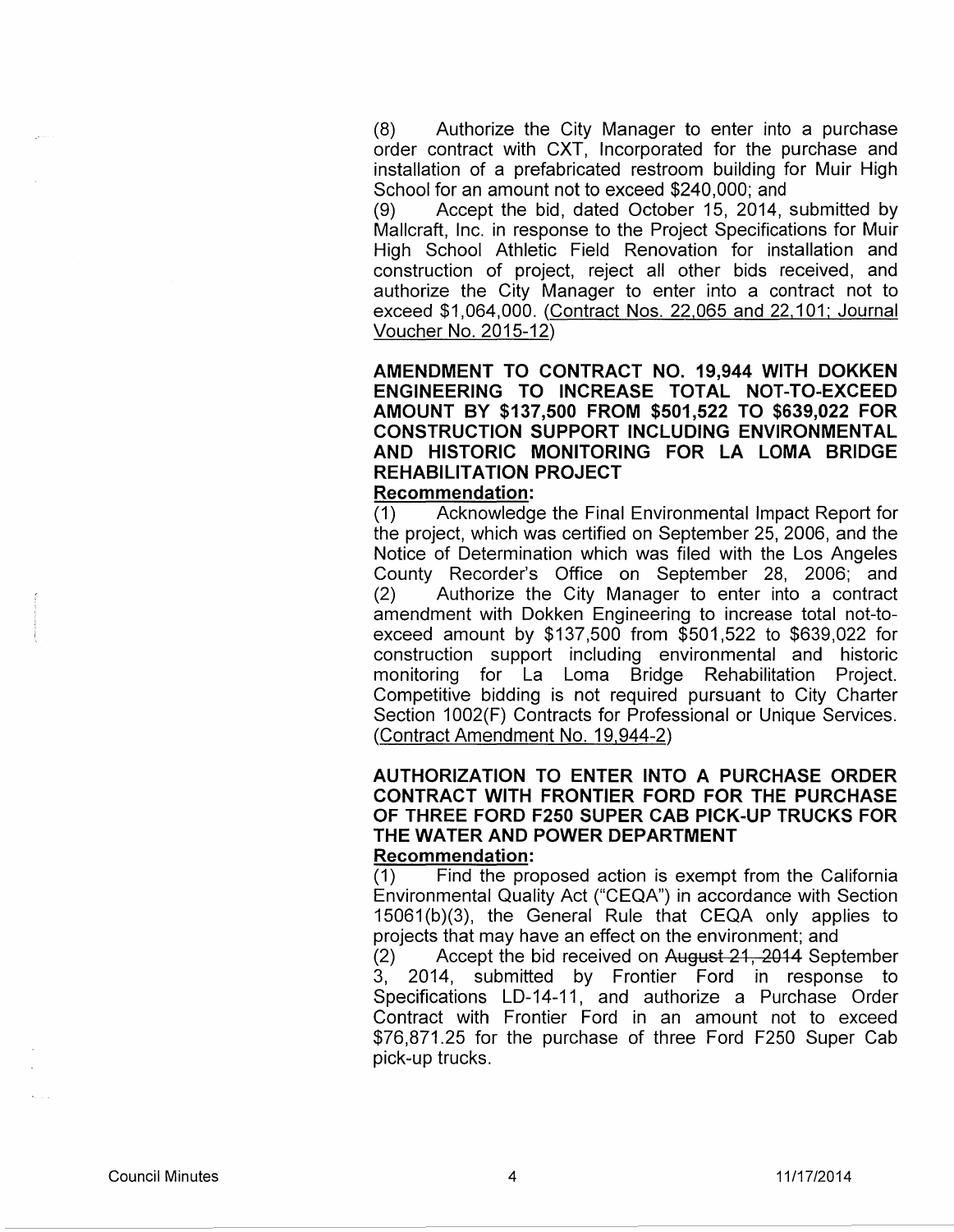The Mayor noted that staff recommendation No. 2 inadvertently reflects August 21, 2014 as the date in which the bid was received, and stated that the correct date is September 3, 2014.

# AUTHORIZE THE CITY MANAGER TO ENTER INTO A FIBER LICENSE AGREEMENT WITH RAYTHEON TECHNICAL SERVICES COMPANY, LLC

#### Recommendation:

(1) Find that the proposed contract amendment is exempt from the California Environmental Quality Act ("CEQA") pursuant to State CEQA Guidelines Section 15061 (b)(3); and (2) Authorize the City Manager to enter into a license agreement with Raytheon Technical Services Company, LLC for use of City fiber, resulting in \$82,280 in revenue to the City over the three year term of the agreement. (Contract No. 22,066)

#### Item discussed separately

# APPROVAL OF EMPLOYMENT AGREEMENT - CITY MANAGER MICHAEL J. BECK

MINUTES APPROVED

CLAIMS FILED **RECEIVED** 

October 20, 2014

| AND Claim No. 12,284 Rocco Sanello |                                             | \$4,090.65 |
|------------------------------------|---------------------------------------------|------------|
| Claim No. 12,285 Rosiris Paniagua  |                                             | 15,000.00  |
| Claim No. 12,286 Joseph Cano       |                                             | 450.00     |
|                                    | Claim No. 12,287 Allstate Indemnity Company | 804.99     |
|                                    | for Angel Perez                             |            |

It was moved by Councilmember McAustin, seconded by Councilmember Masuda, to approve all items on the Consent Calendar, with the exception of Item 5 (Approval of Employment Agreement - City Manager Michael J. Beck) (Motion unanimously carried) (Absent: Vice Mayor Robinson-)

#### CONSENT ITEM DISCUSSED APPROVAL OF EMPLOYMENT AGREEMENT - CITY **SEPARATELY** MANAGER MICHAEL J. BECK

# (DISCUSSION CONTINUED BELOW)

Recommendation: It is recommended that the City Council approve a new employment agreement for City Manager Michael J. Beck which sets fort the terms and conditions of the employment agreement between the parties. It is further recommended that the Mayor be authorized to sign this employment agreement to reflect City Council approved changes.

Dale Gronemeier, Eagle Rock, CA, expressed concerns regarding the City Manager's proposed employment agreement, citing the absence of a missing provision passed by the State legislature that voids severance pay for public officials in the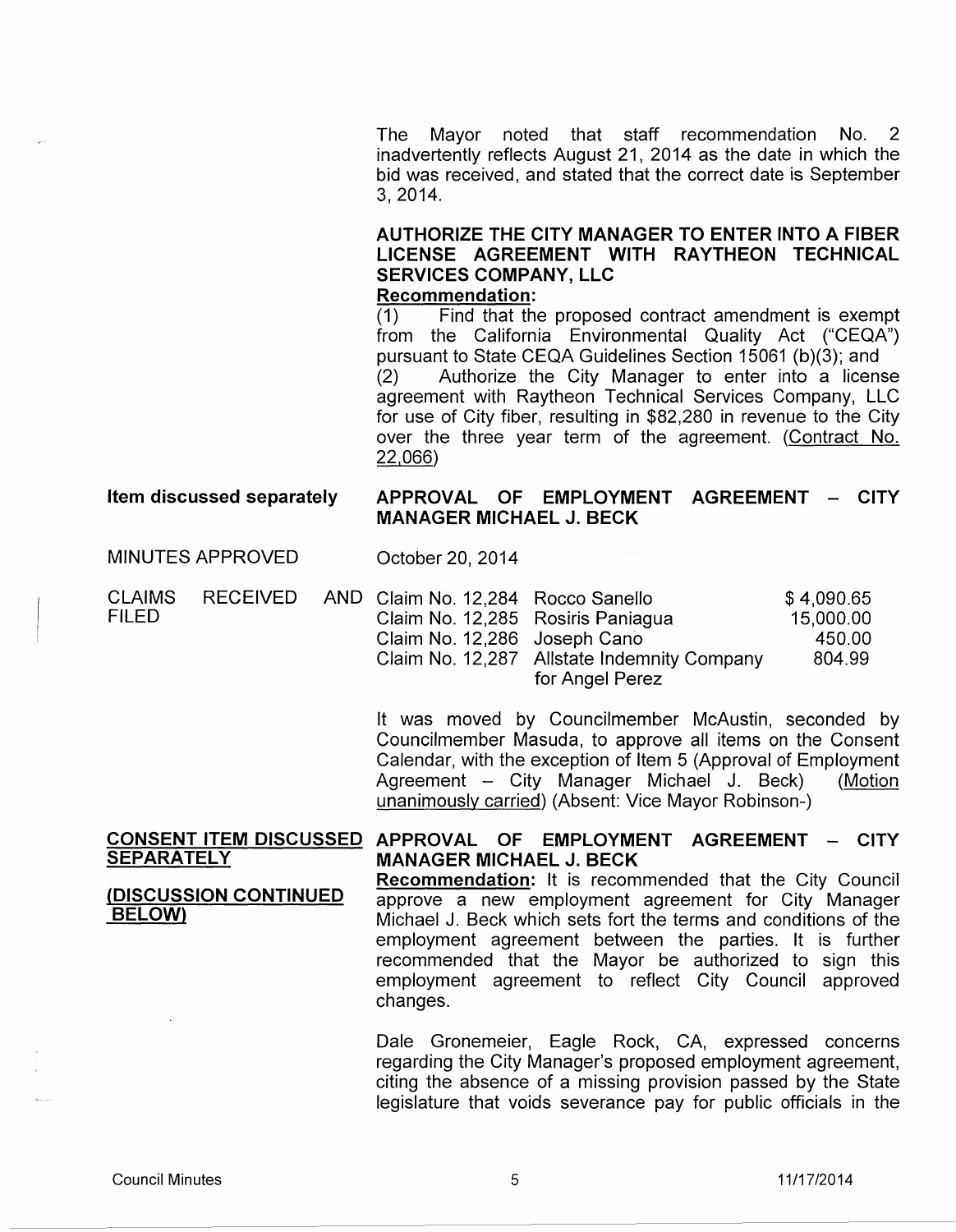event that the official commits a crime in the course of duty. He also stated that the contract lacks transparency as it relates to the true value of his salary and benefits.

The City Attorney noted that she will examine the specific legislation referenced by Mr. Gronemeier, and will report her findings to the City Council later in the meeting.

#### **RECOMMENDATIONS FROM APPROVAL OF THE GOVERNANCE STRUCTURE FOR OFFICERS AND COLLABORATE PASADENA, FORMERLY KNOWN AS THE DEPARTMENTS SCHOOL/CITY/COMMUNITY WORK PLAN** SCHOOL/CITY/COMMUNITY WORK PLAN **Recommendation:**

(1) Find that the recommended action is exempt from the California Environmental Quality Act (CEQA) pursuant to State CEQA guidelines per Section 15061 (b)(3); and

(2) Approve the governance structure for Collaborate PASadena, formerly known as the School/City/Community Work Plan.

Councilmember Tornek introduced the agenda item, and Kimberly Kenne and Tom Selinske, Pasadena Unified School District (PUSD) Board Members, provided an overview of the agenda item as part of a PowerPoint presentation, and responded to questions.

Councilmember Kennedy thanked the Mayor for the opportunity to serve on the Collaborate PASadena Governance Ad Hoc Committee, stated his support for the staff recommendation, and invited the community to join in their efforts.

Mary Dee Romney, Pasadena resident, spoke regarding the years of joint efforts/work with PUSD, and expressed concerns regarding future costs associated with its current effort.

Councilmember Gordo stated his support of Collaborate PASadena, however, he expressed reservations regarding the use of City funds to support the collaborative effort while the City's Child Care Coordinator position remains unfunded, noting that the existing Early Child Care policy calls for a Child Care Coordinator position for pre-kindergarten services, and that this is an important component to the collaborative process.

In response to Councilmember Gordo, Councilmember Tornek, stated that staff will bring forward a report regarding the unfunded Child Care Coordinator position and with specific information as to how it can be implemented.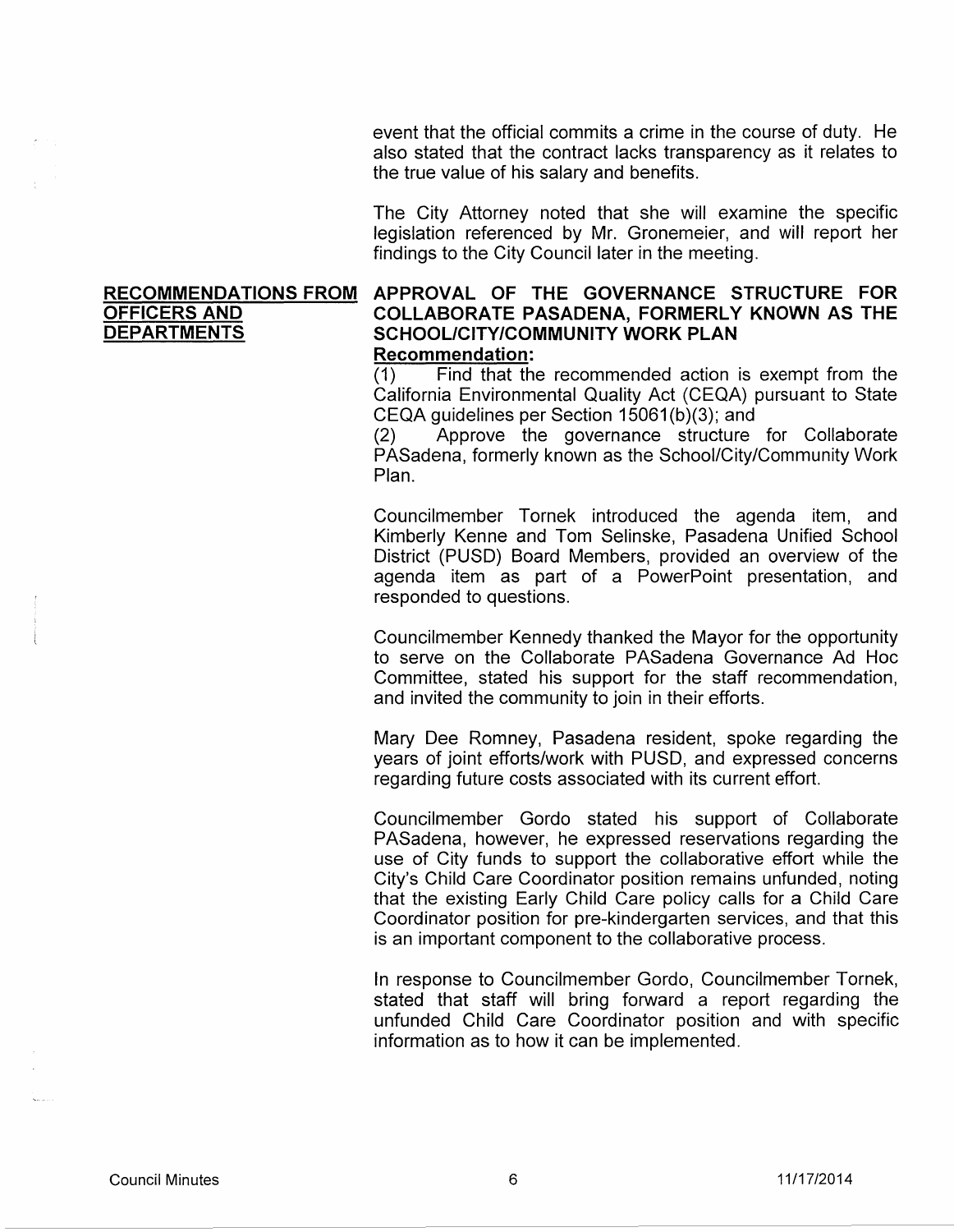Councilmember Gordo highlighted the benefits gained from a Child Care Coordinator, and stressed the need for the position to be funded sooner than later. He also stated his support for the staff recommendation, with the amendment that the Early Child Care Policy and funding for the Child Care Coordinator position (or a similar position) come back to the City Council for consideration prior to any future funding related to Collaborate PASadena.

Following discussion, it was moved by Councilmember Gordo, seconded by Councilmember Tornek, to approve the staff recommendation, with the amendment that the Early Child Care Policy and funding for the Child Care Coordinator position (or a similar position) come back to City Council for consideration concurrent with, or prior to, any future funding related to Collaborate PASadena. (Motion unanimously carried) (Absent: Vice Mayor Robinson)

#### **CONSENT ITEM DISCUSSED APPROVAL OF EMPLOYMENT AGREEMENT - CITY SEPARATELY MANAGER MICHAEL J. BECK**

**(CONTINUED DISCUSSION) Recommendation:** It is recommended that the City Council approve a new employment agreement for City Manager Michael J. Beck which sets fort the terms and conditions of the employment agreement between the parties. It is further recommended that the Mayor be authorized to sign this employment agreement to reflect City Council approved changes. (Contract No. 22,067)

> Upon review of the applicable State laws, City Attorney Bagneris concurred with Mr. Gronemeier's assessment regarding the missing condition in the City Manager's employment contract, and therefore, offered appropriate amendments to the employment agreement to correct the deficiencies. She also responded to Mr. Gronemeier's concerns related to the specifics in terms of the costs of the City Manager's employment contract, noting that any changes in the terms were included in the staff report in terms of the proposed fiscal impact, and provided the recommendation to amend Section 7 (Termination and Severance) of the City Manager's employment contract by adding paragraph "E".

> Councilmember Kennedy stressed the importance of being transparent as it relates to the City Manager's full compensation, and suggested that staff include in future agenda reports a breakdown in the total value of benefits, including detail regarding deferred compensation, City issued vehicle, and other costs that comprise the full compensation package for the City Manager.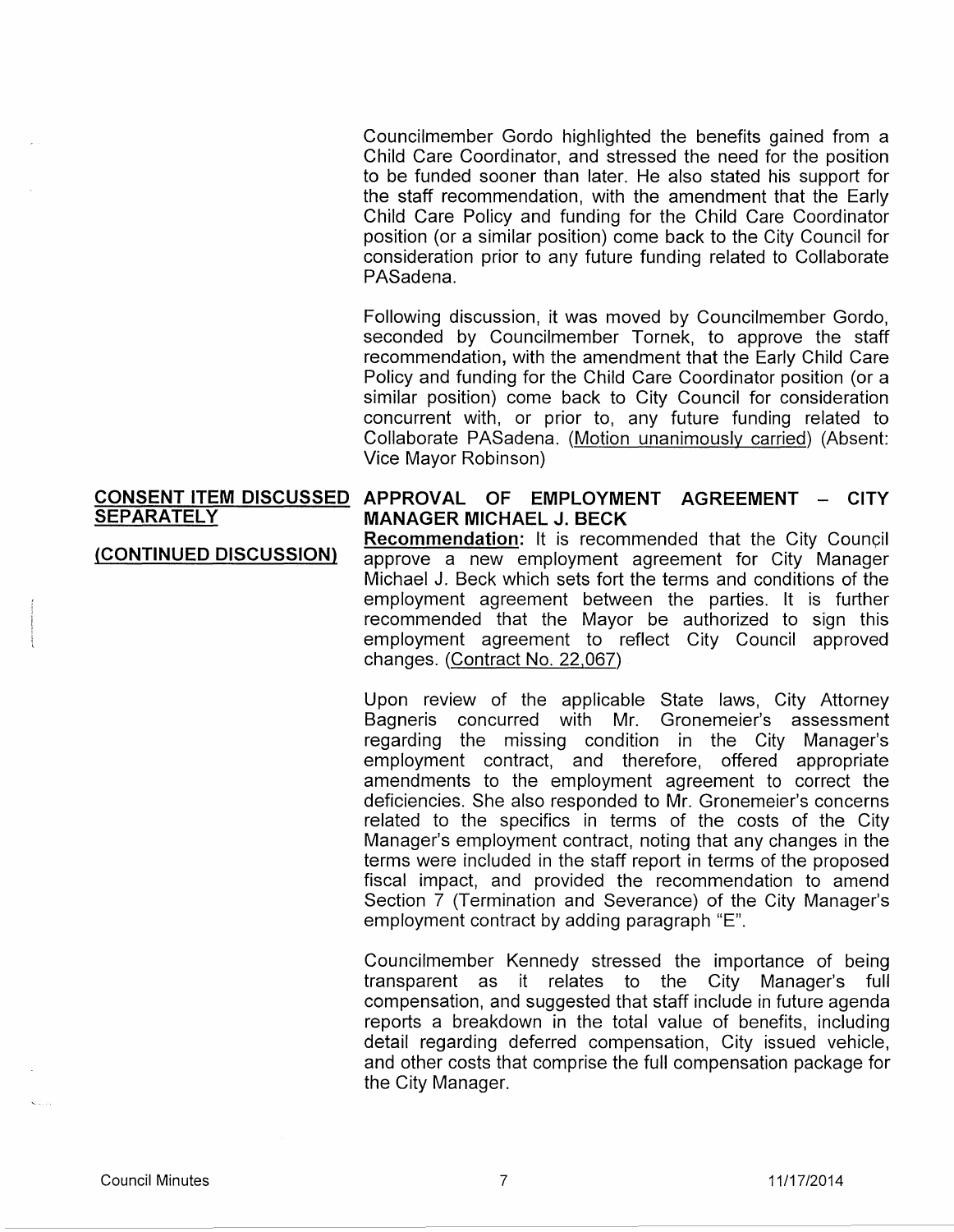Councilmember Gordo and Kennedy expressed appreciation to the City Manager for his work, and stated their support for the staff recommendation.

Following discussion, it was moved by Councilmember Gordo, seconded by Councilmember McAustin, to approve the staff recommendation, as amended to add Paragraph "E" to Section 7 of the employment agreement. (Motion unanimously carried) (Absent: Vice Mayor Robinson)

## **PRESENTATION BY THE PUBLIC HEALTH DEPARTMENT REGARDING DISEASE SURVEILLANCE AND** . **INVESTIGATION**

Steve Mermell, Acting Public Health Director/Assistant City Manager, introduced the agenda item, and Dr. Ying Ying Goh, Health Officer, provided an overview of the agenda item as part of a PowerPoint presentation, and responded to questions on the City's emergency preparedness as it relates to a contagious disease outbreak, isolation orders, and enforcement/police powers.

The following nurses expressed concerns regarding the alleged lack of preparedness of Huntington Memorial Hospital as it relates to Ebola:

Guillermo Landeros, Duarte resident, Jacqueline Hauffen, residence unknown Dolly Wilson, California Nurses Association Joan Hardie, Glendale resident JoAnne Picard, Pasadena resident

The following Huntington Memorial Hospital nurses highlighted the hospital efforts as it relates to Ebola preparedness:

Janet Henderson, La Crescenta resident Jennifer Waldron, Oak Park resident

Members of the City Council thanked the staff for their informative presentation, as well as the members of the community for their interest and input on the matter.

On the order of the Mayor, and by consensus of the City Council, the information was received and filed.

**PUBLIC HEARING: APPEAL OF PLANNING COMMISSION DECISION: CONDITIONAL USE PERMIT NO. 6072, ASSOCIATED LAND USE ENTITLEMENTS, AND MITIGATED NEGATIVE DECLARATION, AT 260-400 EAST COLORADO** 

# **INFORMATION ITEM**

## **PUBLIC HEARING**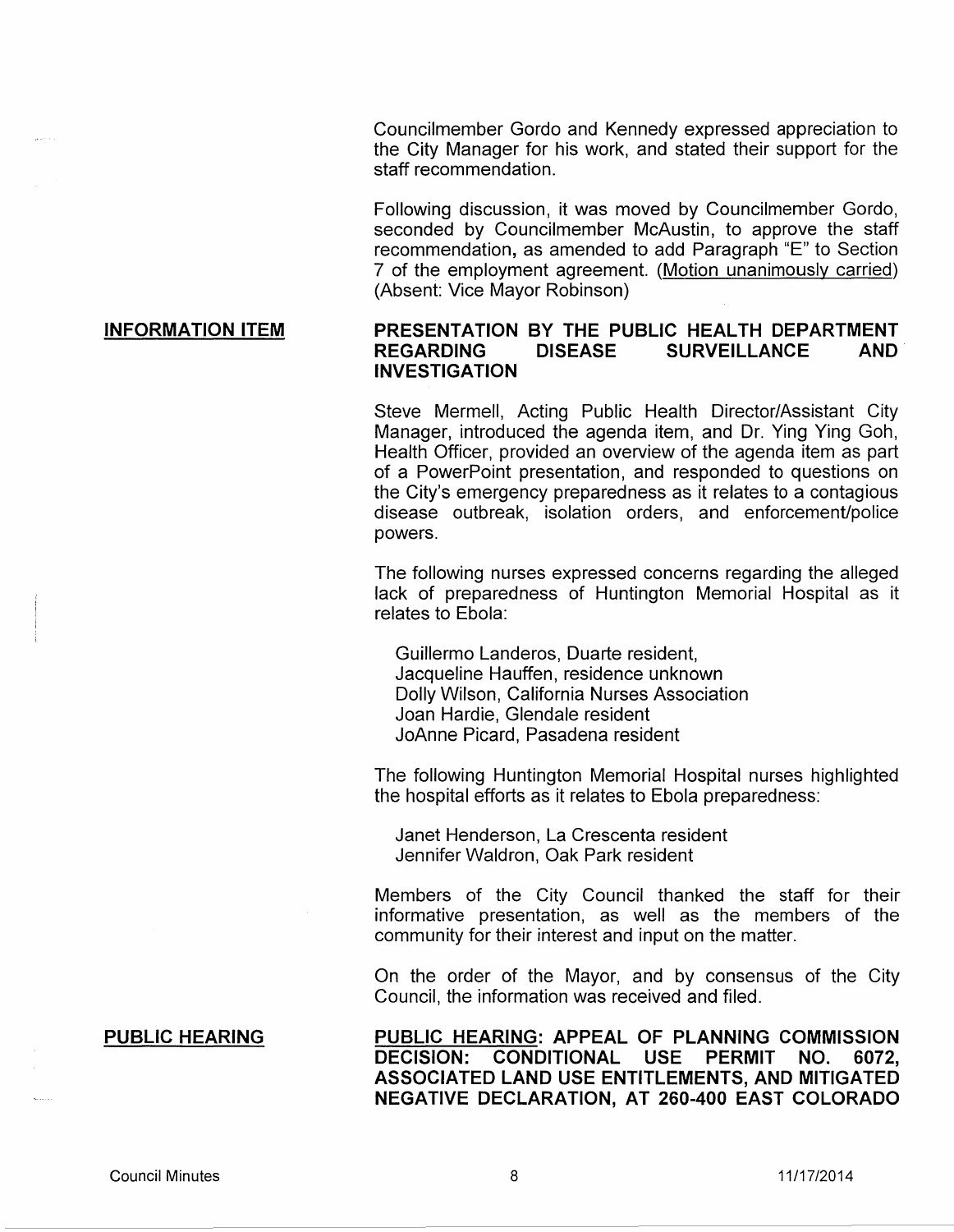# **BOULEVARD (PASEO COLORADO REDEVELOPMENT PROJECT)**

#### **Recommendation:**

(1) Adopt the Mitigated Negative Declaration and Mitigation Monitoring and Reporting Program in Attachment C of the agenda report; and

(2) Adopt:

- a. The findings in Attachment A of the agenda report and conditions of approval in Attachment B of the agenda report to:
	- i. Approve a Conditional Use Permit to allow the construction of a non-residential project over 25,000 square feet in size ('Major Project');
	- ii. Approve a Conditional Use Permit to allow a "Lodging - Hotels, Motels" use;
	- iii. Approve a Minor Conditional Use Permit to allow the construction of a non-residential project over 15,000 square feet in size within the Transit-Oriented Development (TOO) Area;
	- iv. Approve a Minor Conditional Use Permit to allow shared parking;
	- v. Approve a Minor Conditional Use Permit to allow on-site valet parking; and
	- vi. Approve a Minor Variance to allow the ground floor of the hotel building to be set back at least 50 feet from Green Street where the maximum allowable setback is five feet.

The Mayor opened the public hearing.

The City Clerk reported 196 copies of the notice were posted on October 30, 2014; 75 copies of the notice were mailed on October 30, 2014; and 3 letters (1 letter of support /1 letter in opposition/1 letter requesting noise mitigation measures) were received by the City Clerk's Office regarding the recommended action.

Vince Bertoni, Director of Planning and Community Development, introduced the agenda item, and David Reyes, Deputy Director of Planning and Community Development, summarized the agenda report as part of a PowerPoint presentation, and responded to questions.

The following persons spoke in opposition to, and/or, expressed concerns regarding the staff recommendation, specifically as it relates to the variance for the proposed setback: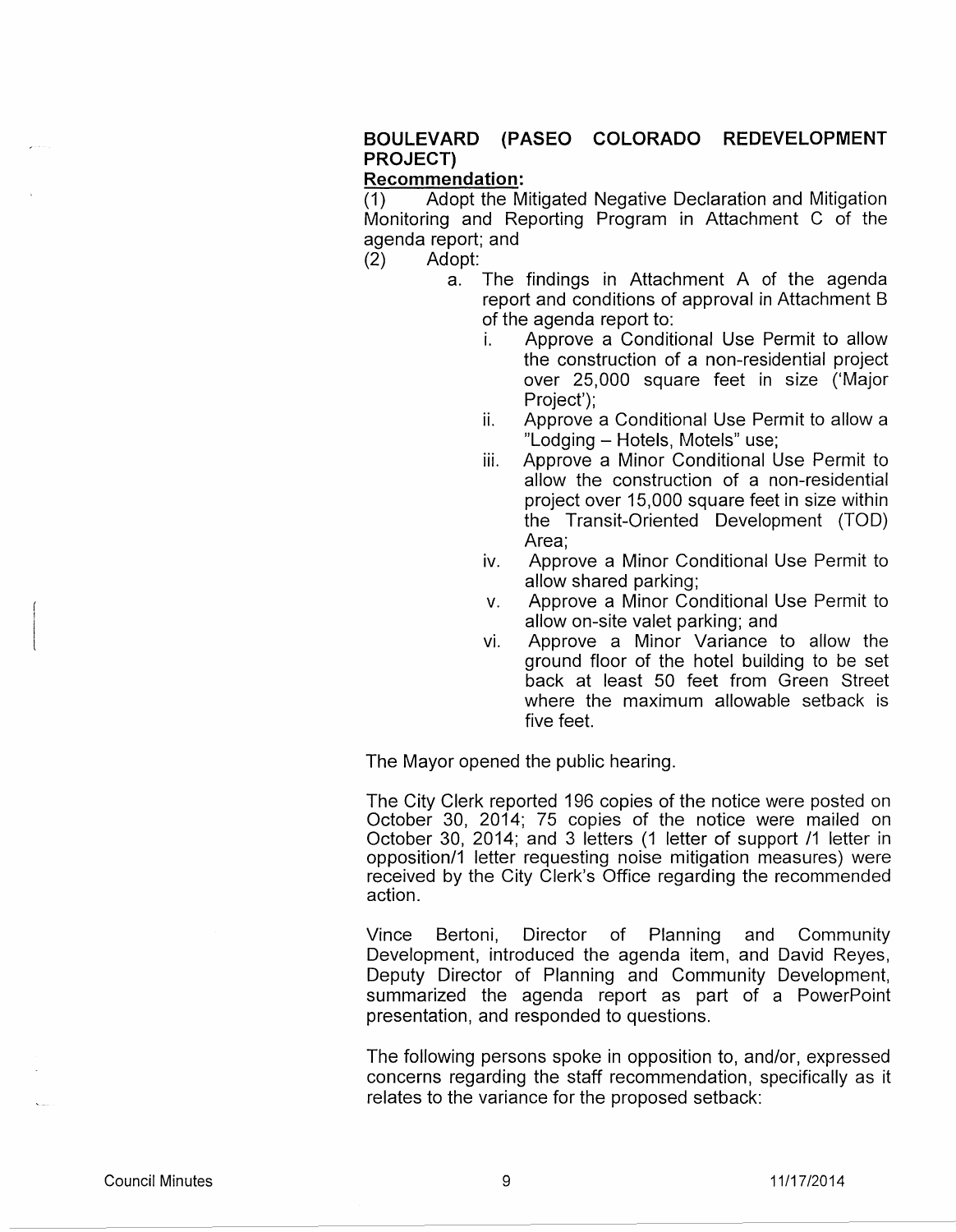Greg Gunther, Downtown Pasadena Neighborhood Association (DPNA) (appellant) Christine Fedukowski, Downtown Pasadena Neighborhood Association (DPNA) (appellant) Jonathan Edewards, Downtown Pasadena Neighborhood Association (DPNA) (appellant) Marsha Rood, Downtown Pasadena Neighborhood Association (DPNA) (appellant) Mitchell Tsai, Downtown Pasadena Neighborhood Association (DPNA) (appellant)

The following persons spoke in support of the staff recommendation:

Richard McDonald, Esq., applicant's legal counsel David Goodale, Gonzalez Goodale Architects (applicant's architect), provided a PowerPoint presentation and responded to questions Rachel Torres, UNITE HERE Local 11 Nina Chomsky, Pasadena resident Jamie Potter, Pasadena resident

Bruce Alberts, Chief Financial Officer for Western Asset Management Company, spoke on behalf of the Company, stated his support for the proposed project, but also expressed concerns regarding potential disruptions to his business as a result of the construction project, and requested various mitigation measures.

In response to Mr. Alberts comments, Councilmember Madison inquired whether or not there is some impediment to slightly broadening the scope of the mitigation, and encouraged City staff to look into the matter given the close proximity of Western Asset to the proposed project.

Jonathan Edewards, Downtown Pasadena Neighborhood Association (DPNA), spoke on behalf of the Association, and strongly recommended that the City Council reject the variance for the proposed setback, and instead require the applicant to design a program that fits within the City's existing rules/plans.

Richard McDonald, Esq., applicant's legal counsel, highlighted the special circumstances for a minor variance, urged the City Council to consider the evidence presented and to approve the staff recommendation, and responded to questions.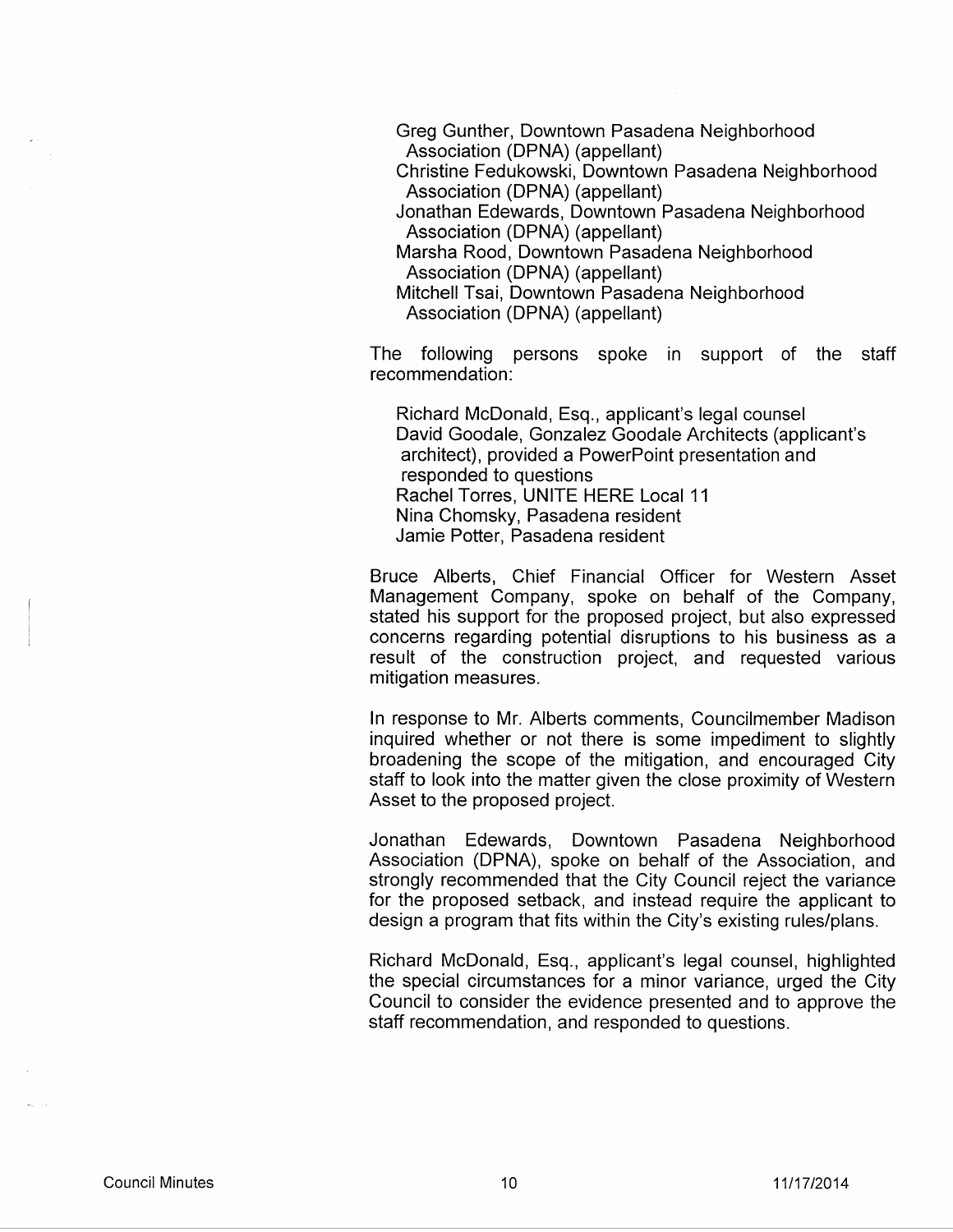Councilmember Madison stated his support for the project, noting that it is a viable proposal to bring in essential development into the City (hotel, restaurants, and residential), stated his support of the staff recommendation, with staff to address the concerns raised by Western Asset Management Company.

It was moved by Councilmember Madison, seconded by Councilmember Masuda, to close the public hearing. (Motion unanimously carried) (Absent: Vice Mayor Robinson)

It was moved by Councilmember Kennedy, seconded by Councilmember Tornek, to reopen the public hearing. (Motion unanimously carried) (Absent: Vice Mayor Robinson)

In response to Councilmember Tornek's question regarding the role of the Design Commission with regard to the proposed project, Theresa Fuentes, Assistant City Attorney, highlighted Pasadena Municipal Code (PMC) Section 17.61.030(1)(5)(a), and noted that the Design Commission is restricted in the approvals that are granted by the City Council but it can continue to "move around" height or mass as allowed by the Zoning Code.

Councilmember McAustin suggested that the architects revised drawings (slide 70 of the staff's PowerPoint presentation) be the starting point for the Design Commission's review as it relates to addressing revised Condition of Approval No. 11, commented on the need to address the concerns of all the neighbors/businesses adjacent to the proposed project in terms of noise mitigation measures and construction impacts. She also stated her support of the staff recommendation with the inclusion of the aforementioned recommendations.

The City Manager recommended that as part of the condition of approval, that staff work with Western Asset Management Company and the developer to identify ways to address some of the concerns raised by Western Asset Management Company, with the City Council agreeing to include the recommendation in the motion.

Councilmember Gordo expressed concerns with regard to the variance findings and the appearance of "self-imposed hardships" on the part of the developer, urged staff to give some consideration to other parcels that are similarly situated where someone might claim the same type of hardship, and therefore, claim entitlement to a variance, and stated that the City Council should discuss the matter before additional projects come forward with variance requests.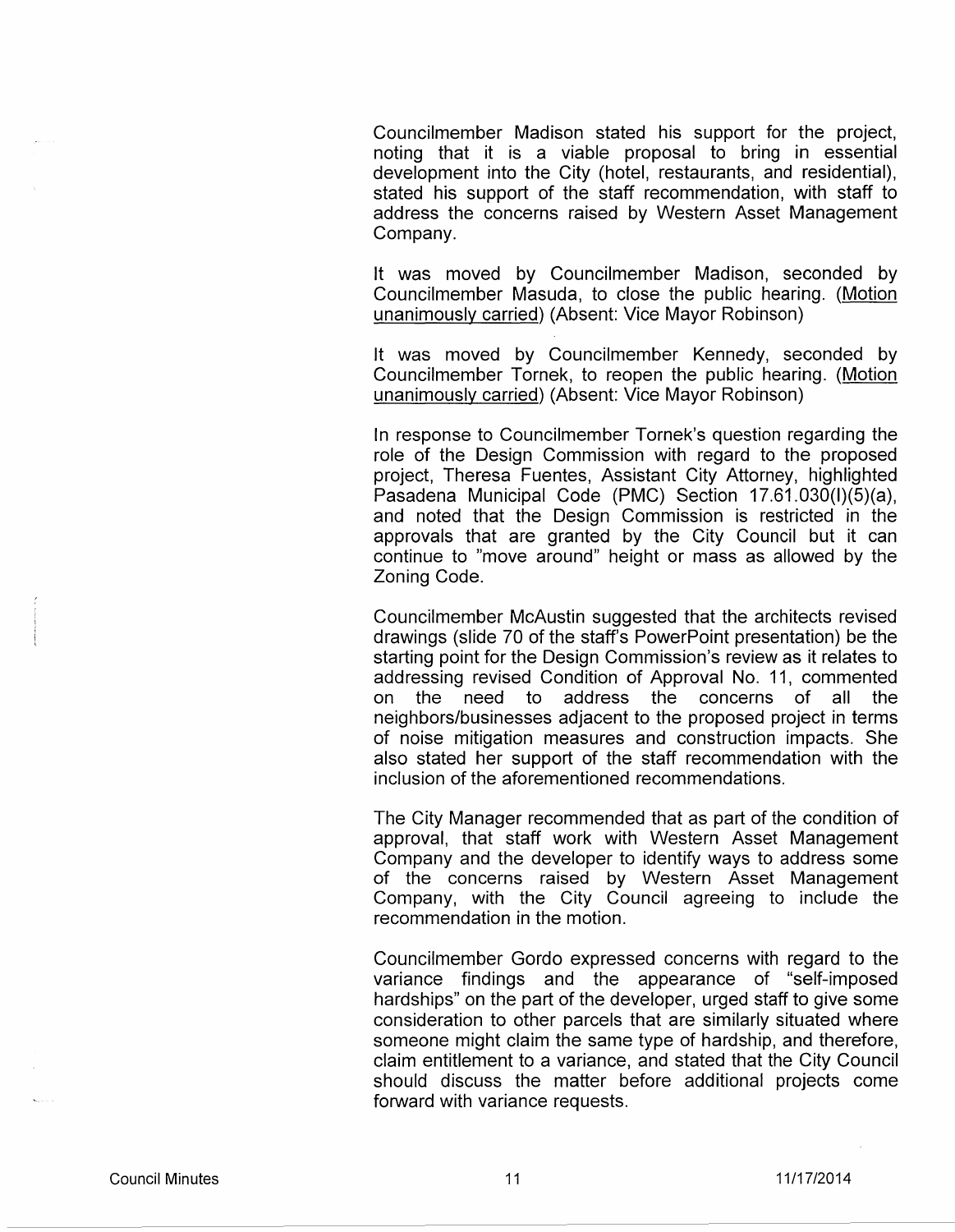It was moved by Councilmember Madison, seconded by Councilmember Gordo, to close the public hearing. (Motion unanimously carried) (Absent: Vice Mayor Robinson)

It was moved by Councilmember Madison, seconded by Councilmember Masuda, to approve the staff recommendation amended by directing staff to work with Western Asset Management Company and the Developer to help resolve and address the concerns raised by Western Asset Management Company; and with the revised architect drawings (slide 70 of staff's PowerPoint presentation) being designated as the starting point for the Design Commission's review of the project as it relates to addressing revised Condition of Approval No. 11. (Motion unanimously carried) (Absent: Vice Mayor Robinson)

Conduct first reading of "AN ORDINANCE OF THE CITY OF PASADENA AMENDING THE OFFICIAL ZONING MAP ESTABLISHED BY SECTION 17.20.020 OF THE PASADENA MUNICIPAL CODE TO CHANGE THE DESIGNATION FOR THE NINE PARCELS THAT COMPRISE THE VILLA ESPERANZA MASTER PLAN"

The above ordinance was offered for first reading by Councilmember McAustin:

- AYES: Councilmembers Gordo, Kennedy, Madison, Masuda, McAustin, Tornek, Mayor Bogaard
- NOES: None

ABSENT: Vice Mayor Robinson

ORDINANCE- ADOPTED Adopt "AN ORDINANCE OF THE CITY OF PASADENA AMENDING VARIOUS PROVISIONS OF TITLE 2 (ORGANIZATION AND ADMINISTRATION) AND TITLE 17 (ZONING CODE) OF THE PASADENA MUNICIPAL CODE TO AUTHORIZE THE ADOPTION/CERTIFICATION OF CALIFORNIA ENVIRONMENTAL QUALITY ACT REVIEWS BY NON-ELECTED DECISION MAKERS AND TO REQUIRE AN AFFIRMATIVE VOTE ON CALIFORNIA ENVIRONMENTAL QUALITY ACT REVIEWS UNDER<br>APPEAL OR CALL FOR REVIEW" (Introduced by APPEAL OR CALL FOR REVIEW" (Introduced by Councilmember McAustin) (Ordinance No. 7250)

> The above ordinance was adopted by the following vote: AYES: Councilmembers Gordo, Kennedy, Madison, Masuda, McAustin, Tornek, Mayor Bogaard NOES: None ABSENT: Vice Mayor Robinson

#### ORDINANCE - FIRST READING